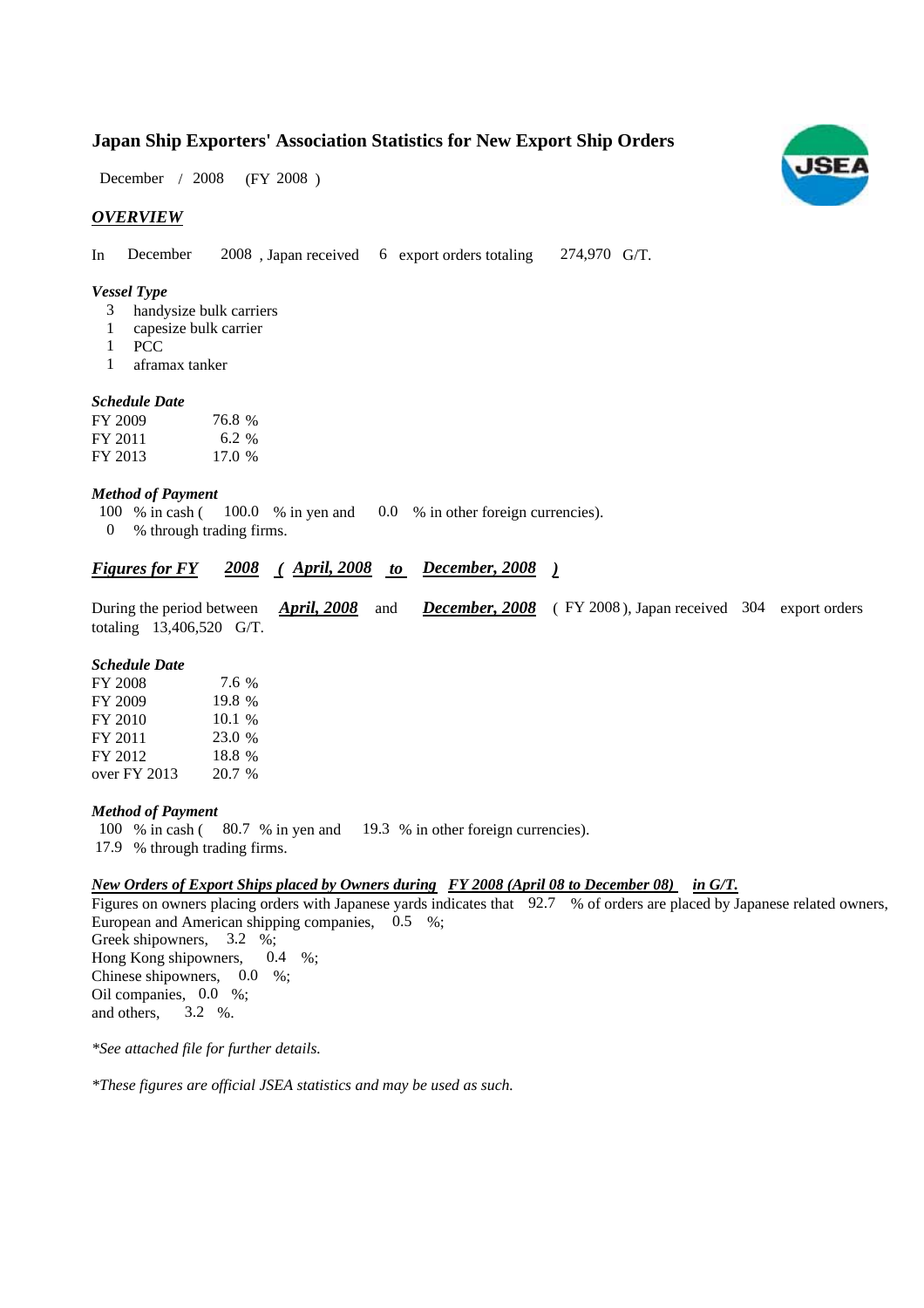# Based on Fiscal Year

No. G/T No. G/T No. G/T No. G/T No. G/T No. G/T No. G/T No. G/TGeneral Cargos ( 37 2,501,450 13 623,380 1 72,000 1 17,200 0 0 0 0 15 712,580 20 1,026,080 Bulk Carriers | 468| 22,185,949|| 196| 7,619,300| 41| 1,984,450| 7| 209,910| 9| 448,150| 5| 214,770| 258| 10,476,580|| 364| 15,800,120 Tankers | 71| 2,708,809|| 25| 1,571,660| 1| 160,300| 3| 344,700| 1| 80,500| 1| 60,200| 31| 2,217,360|| 48| 2,599,720 Combined Carriers 0 0 0 0 0 0 0 0 0 0 0 0 0 0 0 0Others 0 0 0 0 0 0 0 0 0 0 0 0 0 0 0 0 $\mathbf{0}$ Total 576 27,396,208 234 9,814,340 43 2,216,750 11 571,810 10 528,650 6 274,970 304 13,406,520 432 19,425,920 FY 2007 / FY2006 (%) \* 124.3 97.0 110.4 16.1 20.3 8.9 62.7 \*\* 78.6 In CGT | | 12,244,284| | 4,588,054| | 910,565| | 284,340| | 219,823| | 127,370| | 6,130,152|| | 8,815,549 October 2008Description Apr 07 to Mar 08 Apr 08 to Aug 08 September 2008 October 2008<br>No. 6/T No. 6/T No. 6/T No. 6/T No. 6/T Apr 08 to Aug 08 September 2008 October 2008 November 2008 December 2008 Apr 08 to Dec 08 Jan 08 to Dec 08

*Figures for shipbuilding orders of 500 G/T and over for export as steel vessels placed with JSEA members are covered.*

\*FY 2007/FY2006

\*\*Calendar Year 2008

JSEA (January 2009)

# New Export Orders Placed in December 2008 (FY 2008)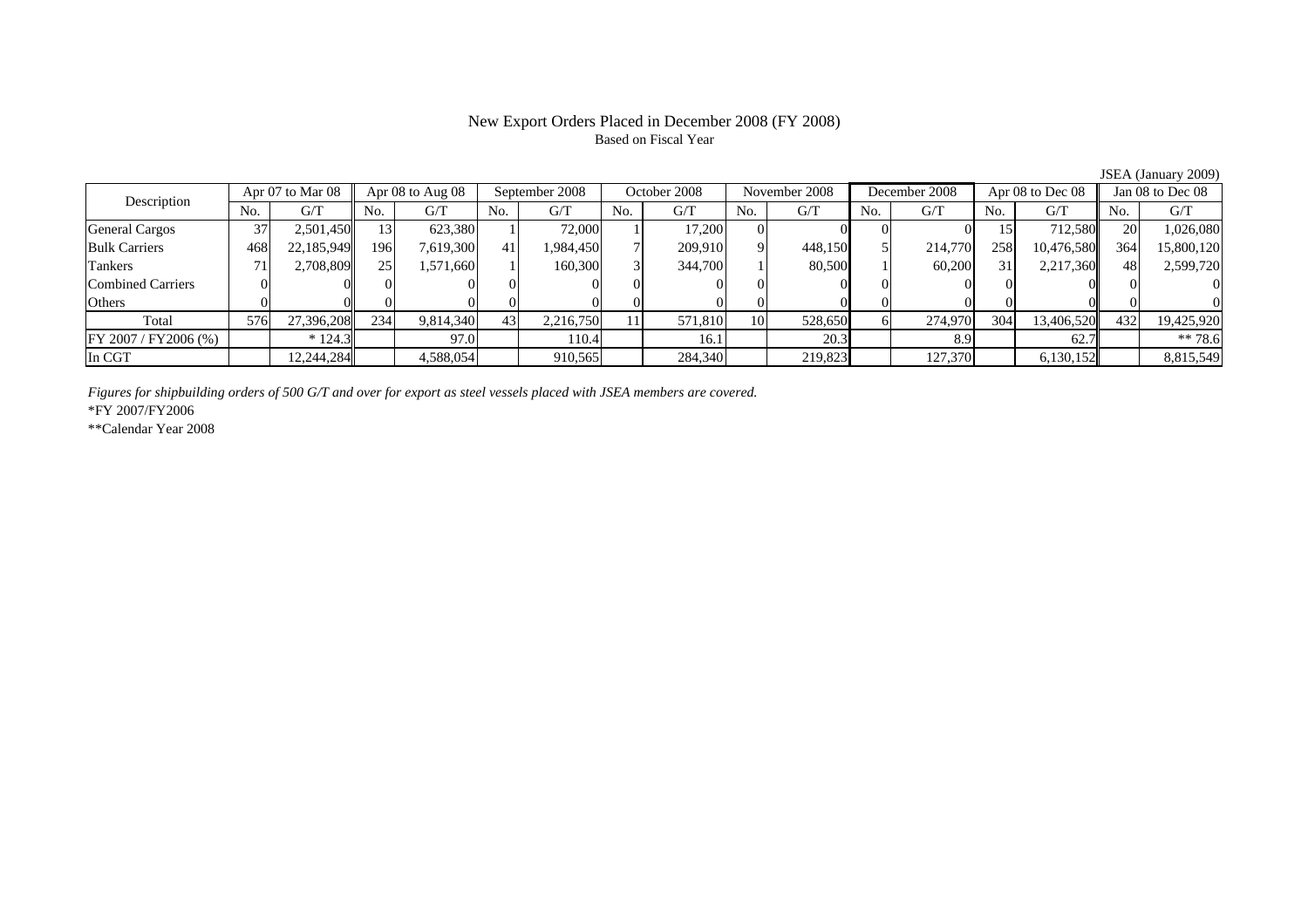# Based on Fiscal Year

No. I G/T II No. I G/T II No. I G/T II No. I G/T G/T II No. I G/T II No. I G/T II No. I G/T II No. I G/T II No  $G/T$ General Cargos ( 42 1,924,092 15 422,360 2 78,712 2 109,191 0 0 0 0 0 19 610,263 33 1,326,249 Bulk Carriers 203 8,514,614 83 3,562,099 14 604,424 23 1,119,133 16 683,723 18 876,036 154 6,845,415 217 9,262,151 Tankers | 86 4,992,122 27 1,097,865 11 577,899 6 331,461 10 703,729 9 666,902 63 3,377,856 92 5,391,433 Combined Carriers 0 0 0 0 0 0 0 0 0 0 0 0 0 0 0 0Others 0 0 1 7,000 0 0 0 0 0 0 0 0 1 7,000 1 7,000 Total 331 15,430,828 126 5,089,324 27 1,261,035 31 1,559,785 26 1,387,452 27 1,542,938 237 10,840,534 343 15,986,833 FY 2007 / FY2006 (%) \* 96.7 87.6 118.1 117.1 161.7 126.4 105.4 \*\* 108.0 In CGT | | 7,473,807 || | 2,512,527 | | 635,957 | | 758,169 | | 597,113 | | 708,934 | | 5,212,700 | | 7,645,432 September 2008 October 2008 Description Apr 07 to Mar 08 Apr 08 to Aug 08 September 2008 October 2008 November 2008 December 2008 Apr 08 to Dec 08 Jan 08 to Dec 08

*Deliveries of new shipbuilding orders of 500 G/T and over for export as steel vessels placed with JSEA members are covered.*

\*FY 2007/FY2006

\*\*Calendar Year 2008

JSEA (January 2009)

# Export Ships Delivered in December 2008 (FY 2008)